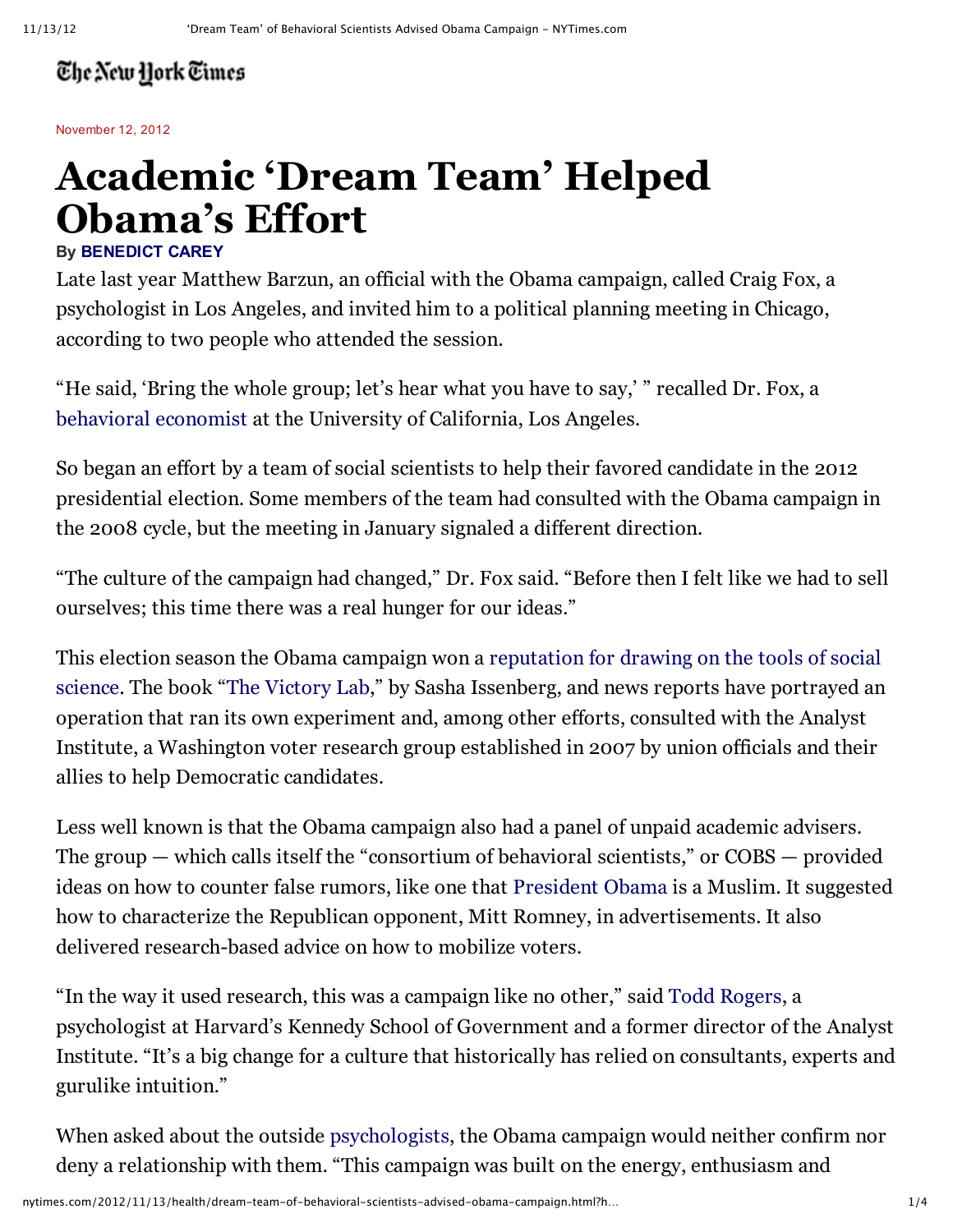ingenuity of thousands of grass-roots supporters and our staff in the states and in Chicago," said Adam Fetcher, a campaign spokesman. "Throughout the campaign we saw an outpouring of individuals across the country who lent a wide variety of ideas and input to our efforts to get the president re-elected."

For their part, consortium members said they did nothing more than pass on research-based ideas, in e-mails and conference calls. They said they could talk only in general terms about the research, because they had signed nondisclosure agreements with the campaign.

In addition to Dr. Fox, the consortium included Susan T. Fiske of Princeton University; Samuel L. Popkin of the University of California, San Diego; Robert Cialdini, a professor emeritus at Arizona State University; Richard H. Thaler, a professor of behavioral science and economics at the University of Chicago's business school; and Michael Morris, a psychologist at Columbia.

"A kind of dream team, in my opinion," Dr. Fox said.

He said that the ideas the team proposed were "little things that can make a difference" in people's behavior.

For example, Dr. Fiske's research has shown that when deciding on a candidate, people generally focus on two elements: competence and warmth. "A candidate wants to make sure to score high on both dimensions," Dr. Fiske said in an interview. "You can't just run on the idea that everyone wants to have a beer with you; some people care a whole lot about competence."

Mr. Romney was recognized as a competent businessman, polling found. But he was often portrayed in opposition ads as distant, unable to relate to the problems of ordinary people.

When it comes to countering rumors, psychologists have found that the best strategy is not to deny the charge ("I am not a flip-flopper") but to affirm a competing notion. "The denial works in the short term; but in the long term people remember only the association, like 'Obama and Muslim,'" said Dr. Fox, of the persistent false rumor.

The president's team affirmed that he is a Christian.

At least some of the consortium's proposals seemed to have found their way into daily operations. Campaign volunteers who knocked on doors last week in swing states like Pennsylvania, Ohio and Nevada did not merely remind people to vote and arrange for rides to the polls. Rather, they worked from a script, using subtle motivational techniques that research has shown can prompt people to take action.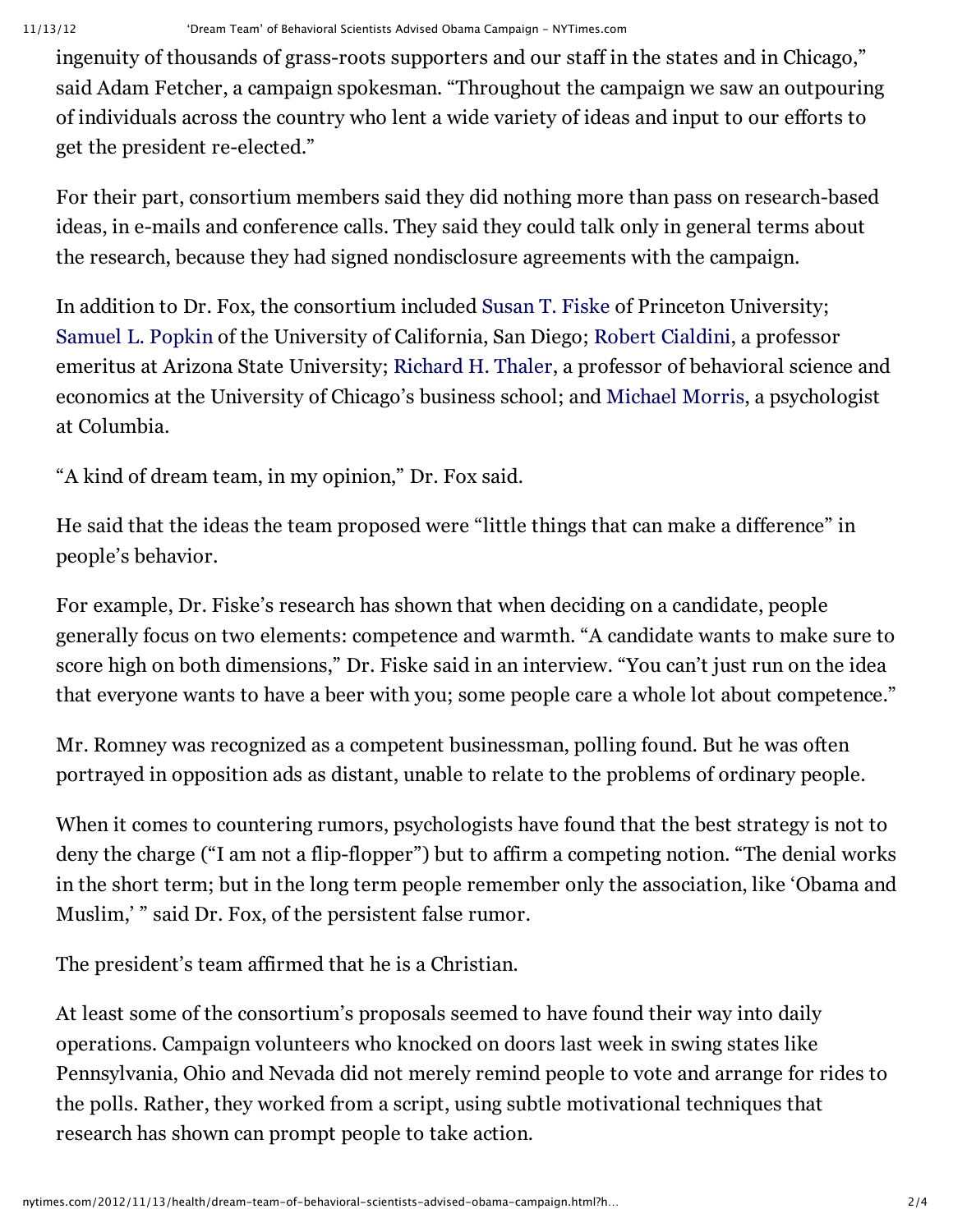"We used the scripts more as a guide," said Sarah Weinstein, 18, a Columbia freshman who traveled with a group to Cleveland the weekend before the election. "The actual language we used was invested in the individual person."

Simply identifying a person as a voter, as many volunteers did — "Mr. Jones, we know you have voted in the past" — acts as a subtle prompt to future voting, said Dr. Cialdini, a foundational figure in the science of persuasion. "People want to be congruent with what they have committed to in the past, especially if that commitment is public," he said.

Many volunteers also asked would-be voters if they would sign an informal commitment to vote, a card with the president's picture on it. This small, voluntary agreement amplifies the likelihood that the person will follow through, research has found.

In a now classic experiment, a pair of Stanford psychologists asked people if they would display in a home window a small card proclaiming the importance of safe driving. Those who agreed to this small favor were later much more likely to agree to a much larger favor, to post a large "Drive Carefully" sign on their lawn — "something no one would agree to do otherwise," Dr. Cialdini said.

Obama volunteers also asked people if they had a plan to vote and if not, to make one, specifying a time, according to Stephen Shaw, a retired cancer researcher who knocked on doors in Nevada and Virginia in the days before the election. "One thing we'd say is that we know that when people have a plan, voting goes more smoothly," he said.

Recent research has shown that making even a simple plan increases the likelihood that a person will follow through, Dr. Rogers, of Harvard, said.

Another technique some volunteers said they used was to inform supporters that others in their neighborhood were planning to vote. Again, recent research shows that  $\frac{1}{\sqrt{2}}$ message is much more likely to prompt people to vote than traditional campaign literature. message is much more likely to prompt people to vote than traditional campaired that emphasizes the negative — that many neighbors did not vote and thus los to make a difference.



This kind of approach trades on a human instinct to conform to social norms,

say. In another well-known experiment, Dr. Cialdini and two colleagues tested how effective different messages were in getting hotel guests to reuse towels. The message "the majority of guests reuse their towels" prompted a 29 percent increase in reuse, compared with the usual message about helping the environment. The message "the majority of guests in this room reuse their towels" resulted in a 41 percent increase, he said.